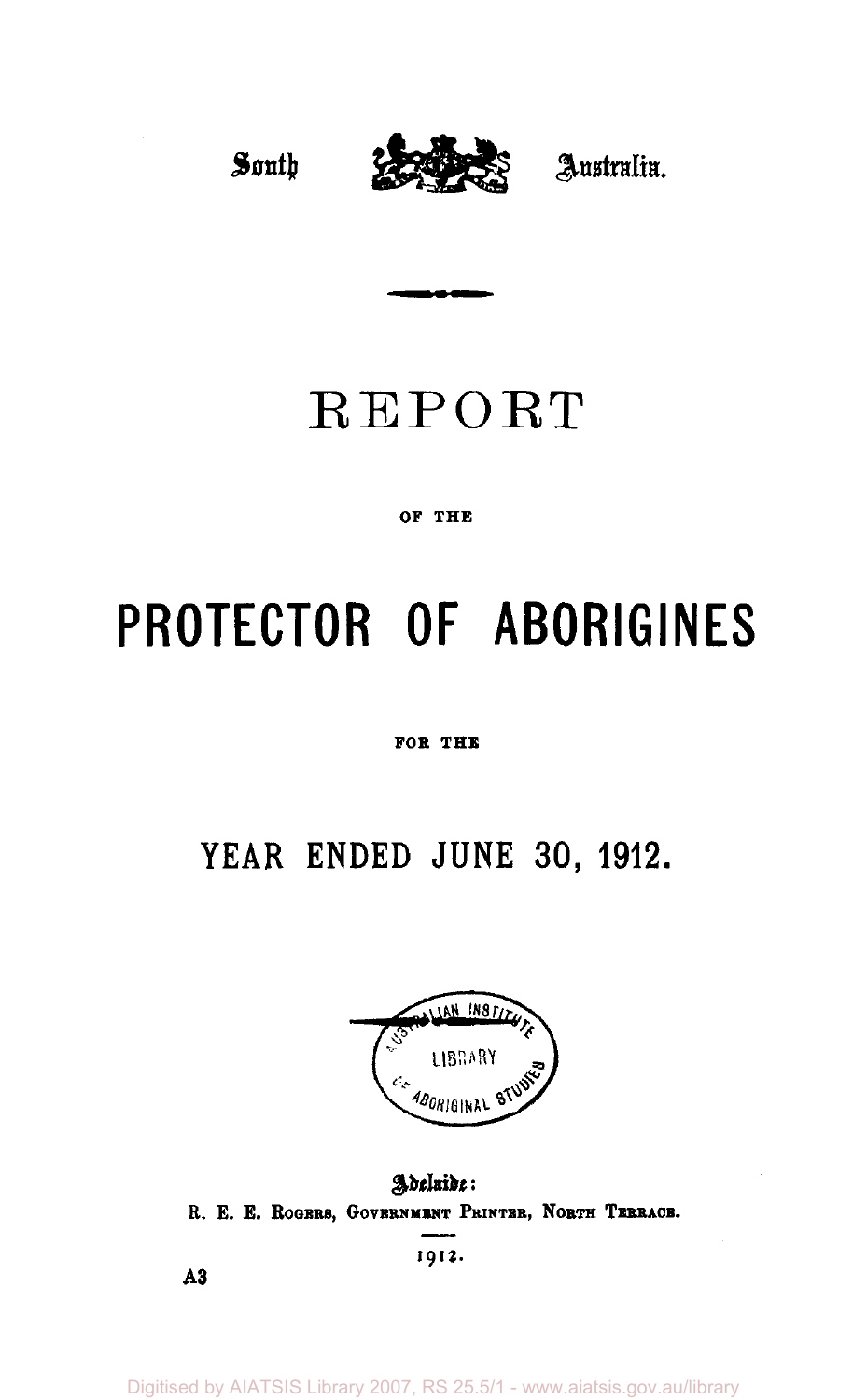### REPORT.

<u>wang ang pagpa</u>

Aborigines Office, Adelaide, August 30th, 1912.

Sir—I have the honor to submit the following Report of the working of the Aboriginals Department for the financial year ended June 30th,  $1912 :=$ 

The Aborigines Act, No. 1048, came into force in December last, and it is hoped that it will be of great benefit in protecting and controlling the aborigines. Under its provisions the camps which existed about the city have been broken up, and the old, disreputable natives transferred to Point McLeay, where they are well-provided for by the department, and are much better off and happier than while begging and drinking about the city.

The passing of the Act, if much good is to follow, will necessitate a complete change of the control of the aborigines. This matter has been dealt with in a separate report—copy attached.

The half-caste and quadroon children rescued from the aborigines' camps and placed under the control of the State Children's Department are doing well, and have apparently forgotten their former wretched surroundings. They give promise of developing into useful members of the community instead of growing up vagrants, and are spoken highly of in the report of the State Children's Department. *(See* extract appended).

1 think the good work of rescue should be vigorously continued, especially in regard to the young girls. I have already dealt with this matter in three previous annual reports and several others.

According to the census of 1901 the aboriginal population of the State was shown as—

During the year there have been reported—

|          |    | Births--Blacks, 16; half-castes, 30; total, 46 |    |        |  |
|----------|----|------------------------------------------------|----|--------|--|
| Deaths—" | 60 |                                                | 11 | - * 71 |  |

The 11 years, 1901 to 1912, show a decrease of 666 blacks and an increase of 207 half-castes, but my records show there are now 836 half-castes and quadroons, and I estimate that there are still about 4,000 full blacks in the State. It is impossible to obtain a reliable census of them, especially in the interior.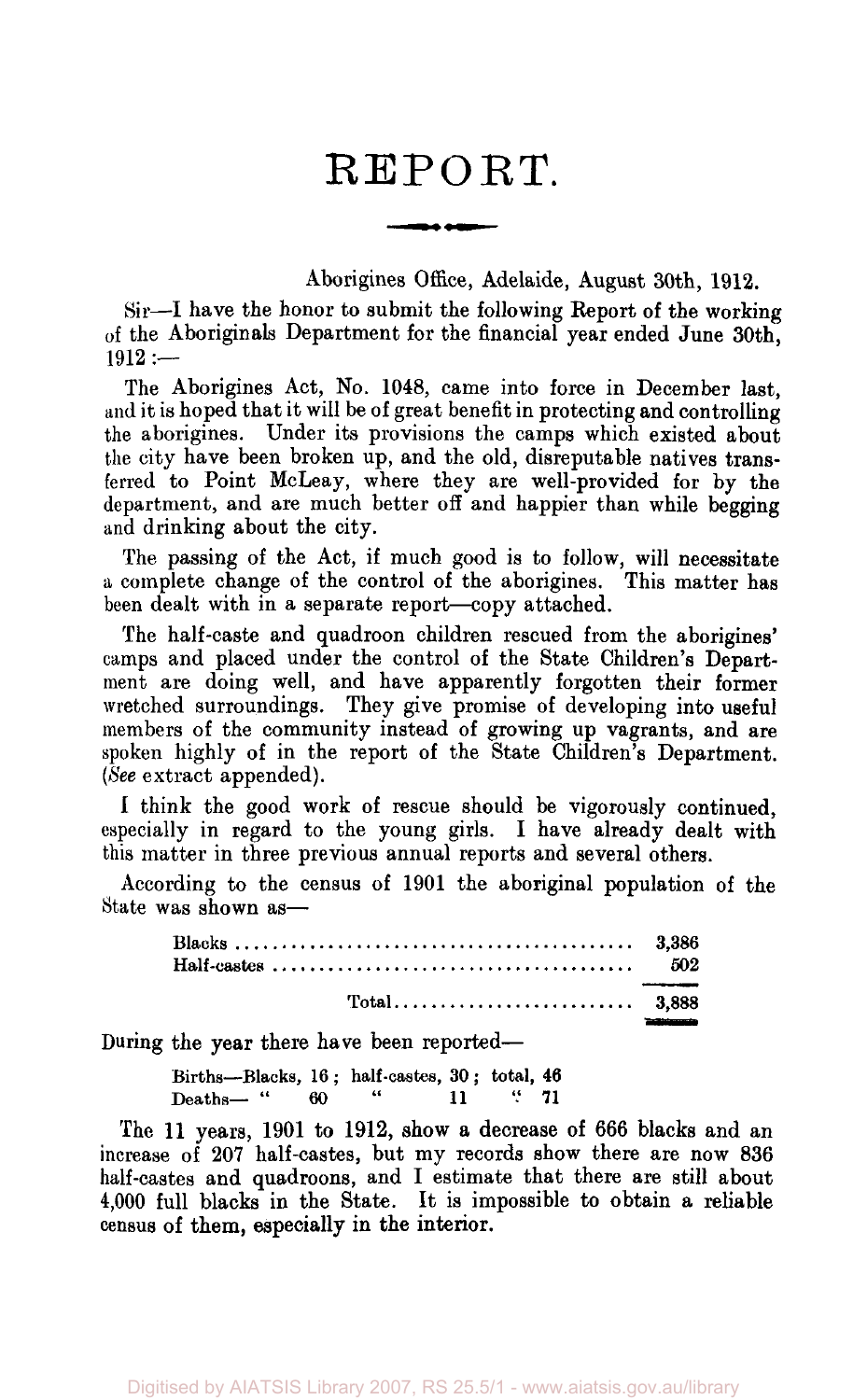| Name of Station.               | Total Number of<br>Aborigines on<br>June 30th, 1912. | Number of<br>Children<br>June 30th, 1912. | <b>Births</b><br>during<br>Year. | Deaths<br>during<br>Year. |
|--------------------------------|------------------------------------------------------|-------------------------------------------|----------------------------------|---------------------------|
| Point McLeay $\dots\dots\dots$ | 349                                                  | 136                                       | 14                               | 16                        |
| Point Pierce                   | 184                                                  | 83                                        |                                  |                           |
| Killalpaninna                  | 98                                                   | 23                                        |                                  |                           |
| Koonibba                       | 99                                                   | 48                                        |                                  |                           |
| $Total \dots \dots$            | 730                                                  | 390                                       | 32                               | 32                        |

MISSION STATIONS.

The financial returns from these stations show :—

|                                                                               | $\mathbf{f}$ s.d. |  |
|-------------------------------------------------------------------------------|-------------------|--|
| Voluntary subscriptions $\ldots \ldots \ldots \ldots \ldots \ldots$ 1,366 8 7 |                   |  |
|                                                                               |                   |  |
|                                                                               |                   |  |

#### CRIME RECORD FOR THE STATE.

*d.* 

| 66 |    |
|----|----|
|    |    |
|    |    |
|    |    |
|    |    |
|    |    |
|    | 48 |
|    |    |

And the number of persons convicted for supplying liquor to aborigines was 15.

The amount voted by Parliament for the year was £5,756, and the amount expended was—

|                                                                          | £                    |      | s. d.  |
|--------------------------------------------------------------------------|----------------------|------|--------|
| Rations, blankets, clothing, &c. $\ldots$                                | $\boldsymbol{2.328}$ | 6    | - 2    |
| Grants-in-aid to Point McLeay Mission                                    | 2,128 16             |      | -11    |
|                                                                          | 342                  | 9    | 4      |
| Medical attendance, medicines, and medical                               |                      |      |        |
| comforts                                                                 | 103 5                |      | 8      |
| Burial charges $\ldots \ldots \ldots \ldots \ldots \ldots \ldots \ldots$ | 42 17                |      | 0      |
| Transport and agency charges                                             | 570 15               |      | 0      |
| Telephone charges $\ldots \ldots \ldots \ldots \ldots \ldots \ldots$     |                      | 419  | 9      |
| Postage stamps and telegrams                                             |                      | 9 10 | 0      |
| Printing and stationery $\ldots \ldots \ldots \ldots \ldots$             | 22 2                 |      | 9      |
| Donation to Adelaide Hospital                                            | 10.                  | -10  | 0      |
| Clerical services in Protector's Office, Far North                       | 12                   | 0    | 0      |
| Boats, guns, and repairs to same $\dots\dots\dots\dots$                  |                      | 153  | 6      |
| Firewood for old and infirm $\ldots$                                     |                      | 719  | $_{0}$ |
| Sundries and travelling expenses $\ldots$                                | 44 1                 |      | 1      |
| Rent of lease of land for Point McLeay                                   | 43 12                |      | 0      |
| Law costs—Defending aborigines $\ldots \ldots \ldots$                    | 1                    | 19   | 0      |
| Meals and beds supplied to sick and destitute                            |                      |      |        |
| aborigines and neglected half-caste children                             | 51                   | 7    | Ω      |
| Balance to revenue $\dots\dots\dots\dots\dots\dots\dots$                 | 16                   | 5    | ı      |
| $Total$                                                                  | £5.756               | 0    | 0      |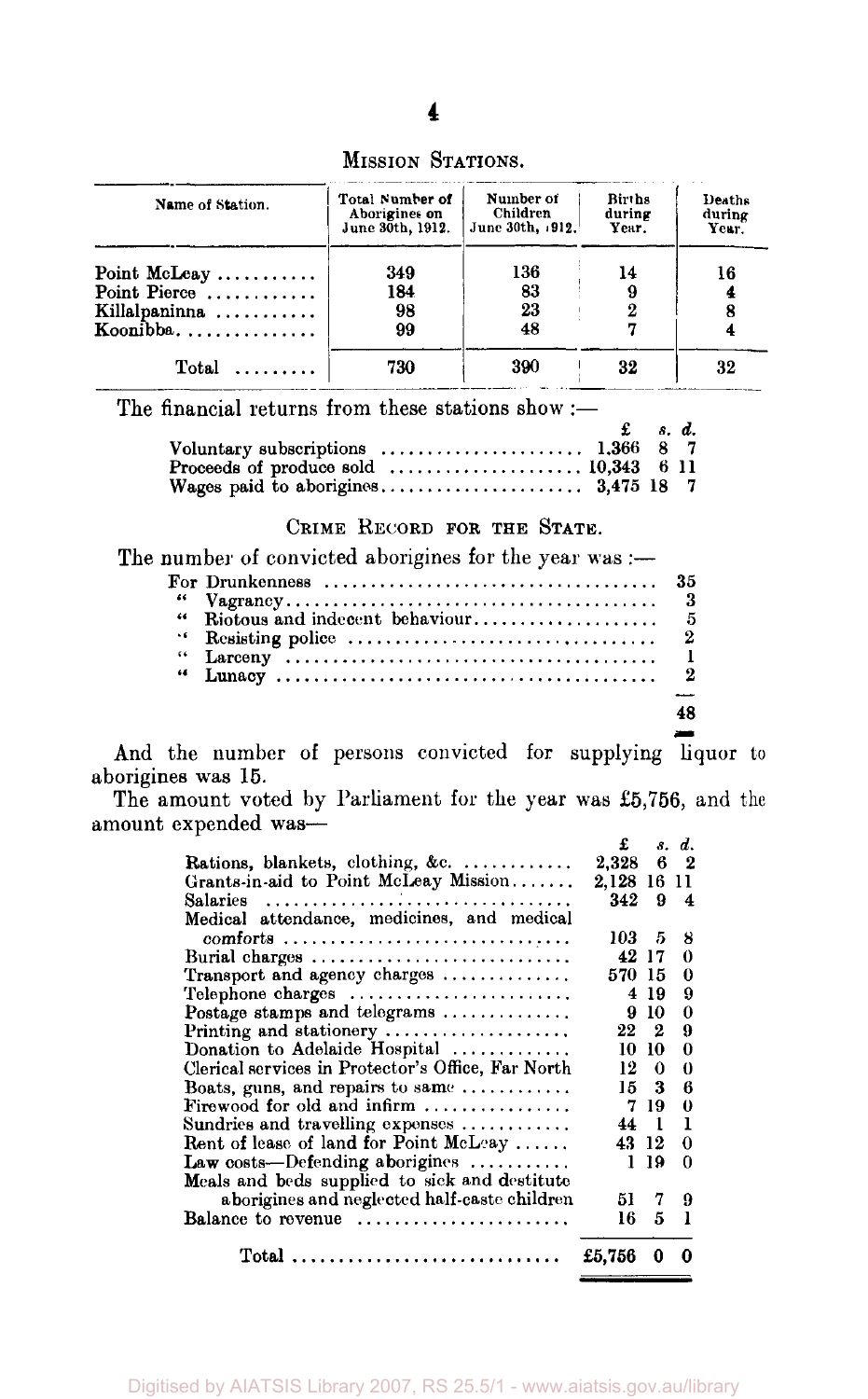The amount of recoup to revenue, £403 4s. 6d.

The usual quantities of blankets, clothing, rations, and medical comforts have been sent to the various depots.

The season has been a trying one in some parts of the north, owing to want of rain, which necessitated the sending of more rations than usual.

As time goes on the natives are becoming more dependent on Government help owing to the destruction of their natural food supplies by the advance of settlement, and a larger amount of money will be needed to carry on the department, especially if the half-caste and quadroons in the settled districts are not provided with a means of earning a living.

#### NORTHERN TERRITORY.

During the last two years the duty of caring for the aborigines of that part of the Northern Territory south of Powell's Creek has been thrown on me, and stores costing the Commonwealth Government about £1,000 have been sent out.

One aboriginal suffering from tertiary syphilis has been brought down and is still under treatment in the Adelaide Hospital; no doubt there are numbers of others suffering from the same complaint.

I have, &c,

W. G. SOUTH, Chief Protector of Aboriginals.

The Hon. Commissioner of Public Works, Adelaide.

*[Extract from the Report of the State Children's Council.']* 

" Early in the year the question of dealing with the neglected halfcaste aboriginal children in various parts of the State became pressing, and after some considerable delay the Council succeeded in receiving one young girl from the usual degrading conditions of life in an aboriginal camp. She is now rapidly advancing in the usual public school curriculum. Her appearance has changed from the heavy, hopeless look with which she came to Adelaide to one of bright alertness, and promises to become a useful woman. The other children of this class previously cared for are also making good progress.

" It was with some degree of anxiety that the council undertook the work of training neglected half-caste aboriginals, but the result has so far justified the course adopted, and has made the council the more anxious to proceed. Those taken are all doing well. One little fellow is the pet and joy of the whole family and of his schoolfellows. One girl who came to the department a rough, uncouth, heavy child,

**B3**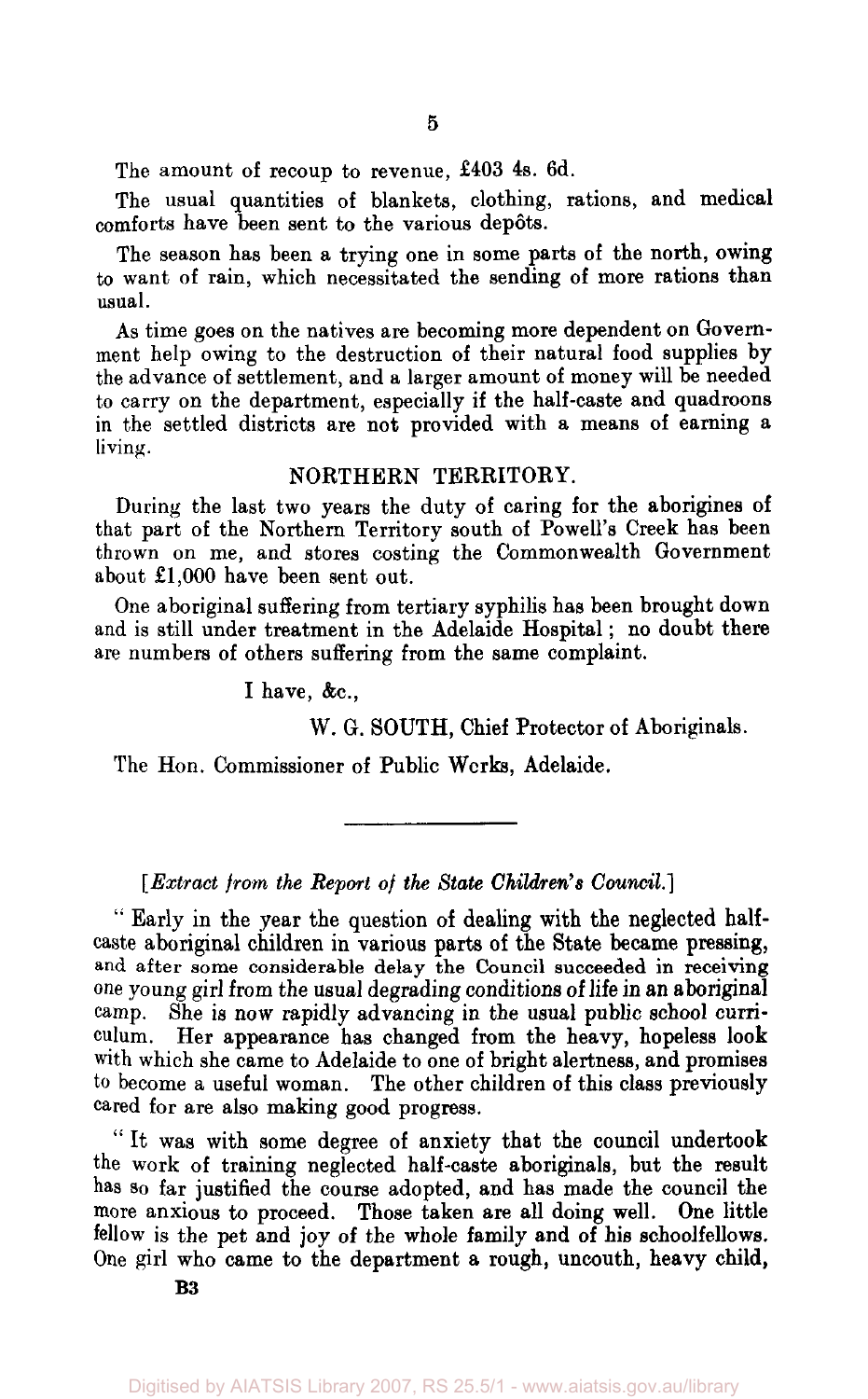is now a bright, intelligent-looking girl, who is rapidly assimilating the rudiments of an education. If she goes on as at present she will become a clever woman. Another young child who, when first received, was painfully emaciated and shy, is now a happy little girl and a favorite with her playmates."

Aborigines Office, Adelaide, July 23rd, 1912.

Sir—I have the honor to submit the following Report and suggestions for the future working of the Aboriginals Department :-

For some years I have been making a close study of the present system which has been in operation for a great number of years, and have come to the conclusion that the divided control of the aborigines, between the Department and the Mission, is most unsatisfactory, especially since the Aborigines Act has become law.

The natives on Point Pierce and Point McLeay, who are now chiefly half-castes, are very discontented, and are constantly asking me to do what I can to induce the Government to take over the control of these stations and work them as industrial institutions for the ablebodied ones and as homes for the old and infirm.

At Point Pierce there are 17,298 acres of Government land, which I value at over £60,000. The natives who frequent there number about 160, nearly all half-castes and quadroons.

At Point McLeay there are  $5.513\frac{1}{2}$  acres of land, worth about £15,500, and the natives who frequent there number about 340, 75 per cent. of whom are half-castes and quadroons.

On these stations the natives have been maintained in partial idleness, especially on Point McLeay, which unfits them for any employment ; and, as they know they can live at the stations without much exertion, the majority of them turn out idle, useless people. The children, after passing through the schools, are allowed to grow up in comparative idleness, consequently they develop useless, lazy habits. Nothing else could be expected of them. White children brought up under similar conditions would turn out but little better.

If the stations were under Government control this could be altered, as the system of giving rations and clothing for nothing, as far as the able-bodied ones are concerned, would be discontinued and wages paid instead. The old and infirm should be better maintained than at present. The children could be apprenticed to useful trades, and, after serving their indentures, expected to maintain themselves off the stations.

I do not anticipate that the taking over of these stations would be more expensive than the present system, as at Point Pierce I estimate to raise produce worth at least £9,000 per annum, and at Point McLeay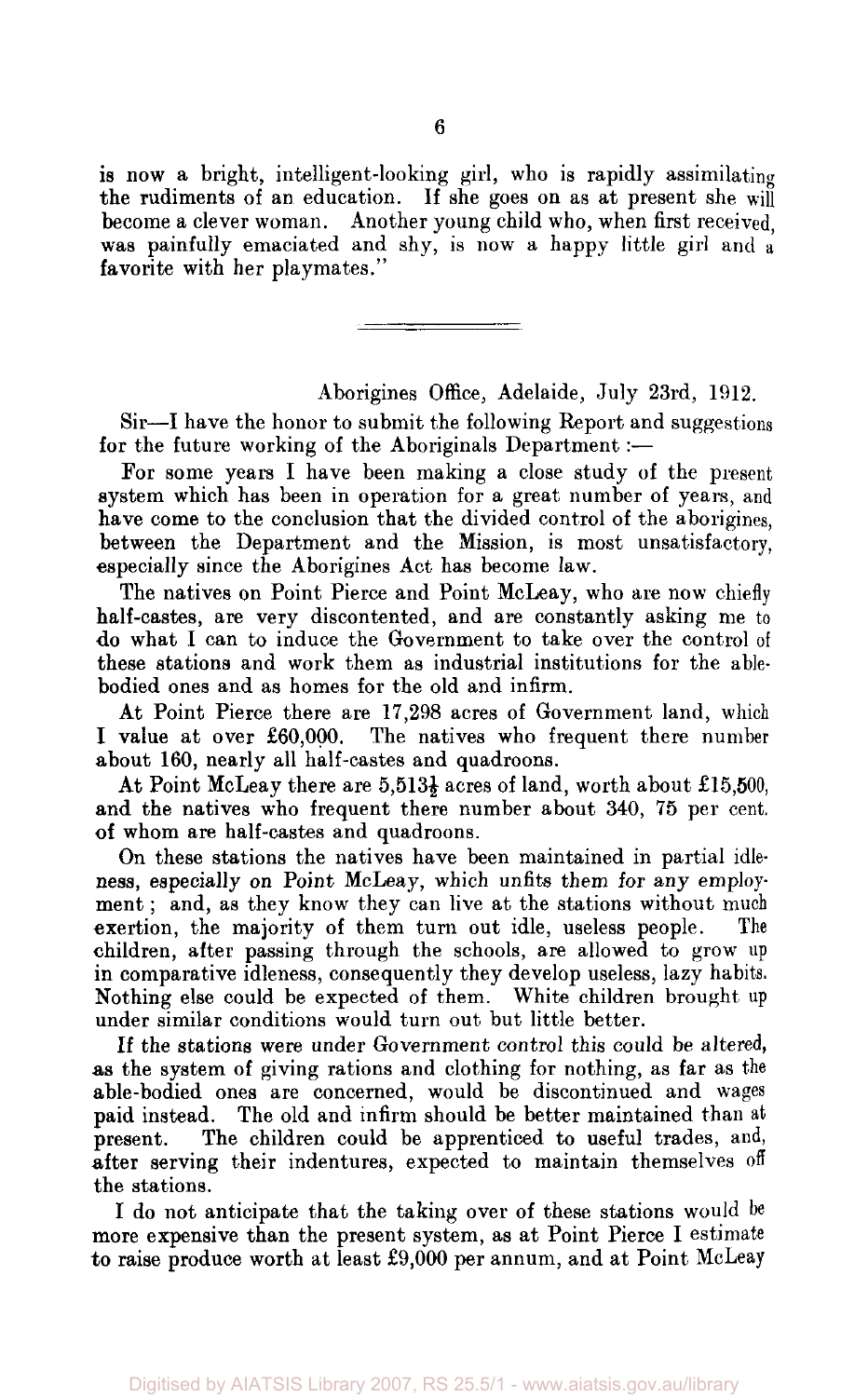a herd of 300 milking cows could be kept, which should produce cream worth about £2,500 per annum. Pigs and poultry also could be kept in large numbers, and would pay well.

In advocating the taking over of these two stations I am not moved so much by the desire of saving the taxpayers' money as by a wish to raise the constantly increasing number of half-castes, quadroons, and octoroons from the idle, thriftless habits of the black to the level of the white race. This I regard as most important, as in the settled districts the blacks are rapidly dying out and being replaced by a race of half-castes, quadroons, and octoroons, who in turn must inevitably be merged in the general population. It is therefore desirable that nothing should be left undone that will help to convert these people into useful members of the community instead of allowing them to grow up dependants.

If the half-castes are given a fair chance I have great hopes of them ; but so long as they are reared as hitherto there is no hope of their rising much above the level of the ordinary aboriginal.

The system of working which I propose for the future is as follows :—

- 1. To resume the lands comprising Point Pierce and Point McLeay and convert them into two aboriginal industrial institutions.
- 2. Provide shelter, food, and clothing for the old and infirm on a reasonable scale, so that these old people shall be made comfortable and happy for the remainder of their days.
- 3. Abolish the charity system of rations, clothing, &c., as far as the able-bodied natives are concerned.
- 4. Classify the able-bodied natives and half-castes and pay them wages in proportion to the number of their dependents, so that they can live decently on the stations if they elect to do so, giving them the right to seek outside employment.
- 5. Pay the young single men and women such wages as will simply keep them, but much less than they can earn elsewhere, which will encourage them to seek outside employment and thus become self-supporting. There is plenty of and thus become self-supporting. employment for them if they like to take it, but while they can live at ease on the Mission they will not do so.
- 6. As soon as the children leave school provide them with employment, either on the stations or apprentice them to suitable trades, so that they can support themselves when grown up, after which they should not be allowed the right of employment on the stations.
- 7. Establish a Lock Hospital, as provided for in the Act, on Wardang Island (now part of Point Pierce), where all natives suffering from loathsome, communicable diseases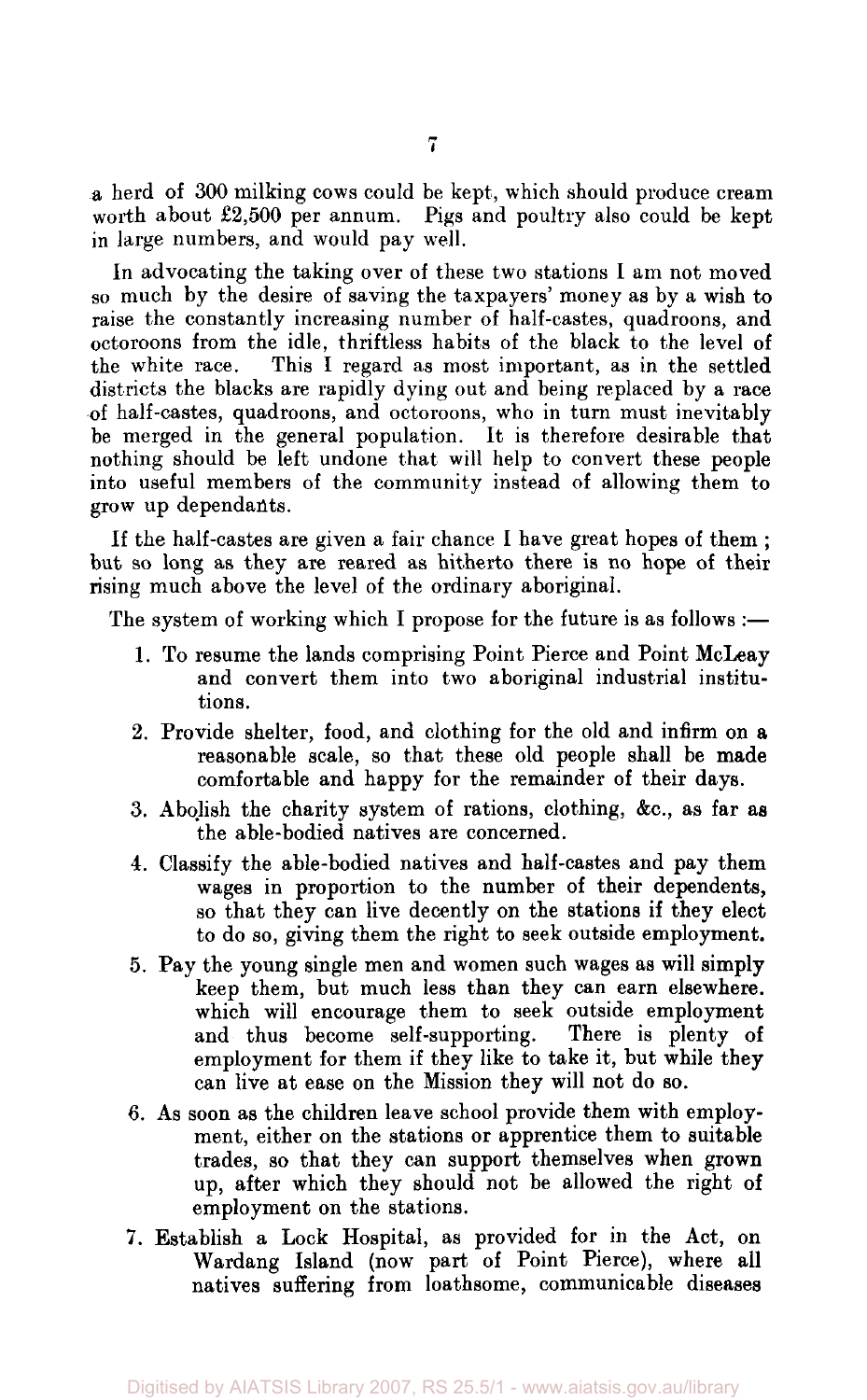could be isolated and treated. All buildings could be of galvanized iron, and a doctor could visit it regularly, say twice a week, and have private practice on the mainland, which would be much cheaper than having a resident medical officer. The Lock Hospital is urgently required, as there are numerous cases of venereal disease all over the State.

8. The Act provides for the allotment of land to aborigines and supplying them with stock and implements.

In carrying out these provisions great care will need to be exercised, as but few of the natives are, owing to their bringing up, capable of managing a farm on their own account. Many of them require training first. This could be done on the station under Government control, and they could then be gradually settled on blocks.

9. I would suggest that the  $\pounds1,000$  and all special grants-in-aid to the Aborigines' Friends' Association, Incorporated, be reduced to £250 per annum, and that a similar grant of £250 be made to the Yorke's Peninsula Society, together with the free use of the church buildings and a residence for the missioner on each station.

These grants to be made conditionally on the societies handing over the stations, say, on the 1st day of January next, with all assets and liabilities, to the department.

10. I would suggest that the present so-called superintendents at Point McLeay and Point Pierce be continued in office and appointed superintendents under the Act. I do this as I fully recognise their ability and experience which will greatly facilitate the effective carrying out of the scheme.

If the above scheme is adopted I feel sure that it will soon solve the aboriginal problem, which is yearly becoming more difficult and expensive, as will be seen by the annexed statement of the grants-in-aid to Point McLeay, to which may be added quite £500 per annum for stores, medical attendance, transport charges, and assistance to aborigines and half-castes living in the district.

In conclusion, I wish to say that I fully recognise the kindly and good work done by the Missions during past years, and have no wish to prevent them still carrying on the spiritual work on the stations and elsewhere, and every facility and encouragement should be afforded them for so doing, but I consider it the duty of the department to provide for the maintenance of the old, and the industrial upbringing and training of the young natives and half-castes, as is done in New South Wales and Victoria. These States have long ago taken over the work, and the stations are Government institutions.

> I have, &c, W. G. SOUTH, Chief Protector of Aboriginals.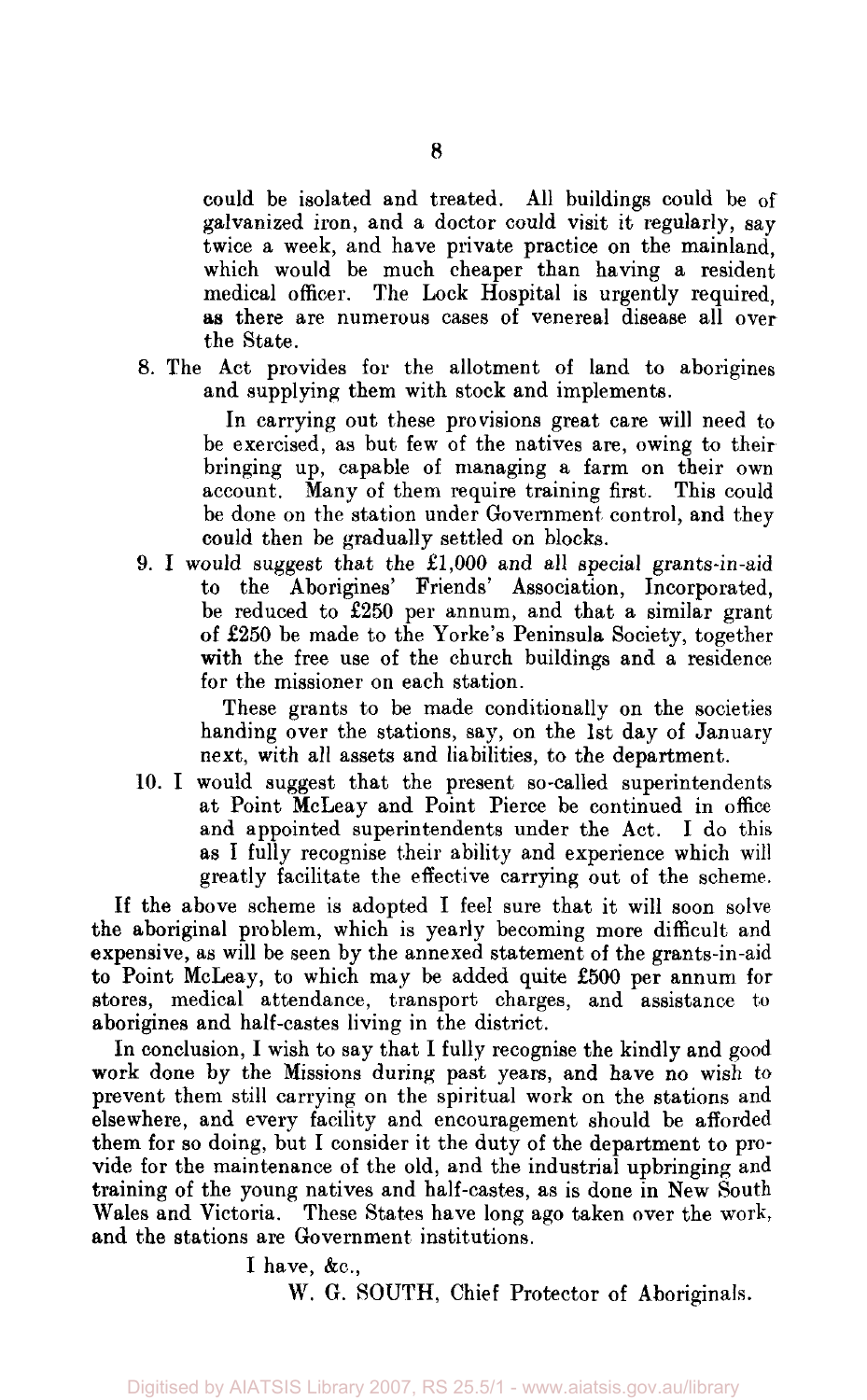Statement showing amounts paid in Grants-in-aid to Point McLeay Mission between January, 1859, and June, 1912 ;—

|                                                       |                         |         | $\mathbf{E}$ s.d. $\mathbf{E}$ s.d.                                                                                                                                                                                                |  |
|-------------------------------------------------------|-------------------------|---------|------------------------------------------------------------------------------------------------------------------------------------------------------------------------------------------------------------------------------------|--|
| From January, 1859, to June, 1876, at £500 per        | $8.500 \quad 0 \quad 0$ |         |                                                                                                                                                                                                                                    |  |
| Special grant in 1875                                 | 700 0 0                 |         |                                                                                                                                                                                                                                    |  |
| July, 1876, to June 1912, at £1,000 per annum         | 36,000 0 0              |         | $9.200 \quad 0 \quad 0$                                                                                                                                                                                                            |  |
|                                                       | 500 0 0                 |         |                                                                                                                                                                                                                                    |  |
| $66 - 1$<br>44.000<br>$1910-11$                       | 500 0 0                 |         |                                                                                                                                                                                                                                    |  |
| $\epsilon$<br>66<br>$1911-12$                         | 1,128 16 11             |         |                                                                                                                                                                                                                                    |  |
| Purchase of lease, land hun. Baker, and rent in       |                         |         |                                                                                                                                                                                                                                    |  |
|                                                       | 443 12 0                |         |                                                                                                                                                                                                                                    |  |
|                                                       |                         | 43 12 0 |                                                                                                                                                                                                                                    |  |
|                                                       |                         |         | 38,616 0 11                                                                                                                                                                                                                        |  |
|                                                       |                         |         | £47,816 0 11                                                                                                                                                                                                                       |  |
| $\mathcal{T}$ , and a set of the set of $\mathcal{T}$ |                         |         | $\bullet$ . The contract of the contract of the contract of the contract of the contract of the contract of the contract of the contract of the contract of the contract of the contract of the contract of the contract of the co |  |

N.B.—In addition to the above the Point McLeay Mission has cost the department over £350 per annum in the shape of stores, transport charges, medical expenses, burials, boats, guns, &c. During the three years ended June 30th, 1912, these things have cost an average of £500 per annum. During the last few years the school has been under the Education Department at an annual cost of about £170.

July 23rd, 1912. W. G. SOUTH, C.P.A.

#### FAR NORTHERN DISTRICT.

Police Inspector's Office, Port Augusta, July 18th, 1912.

Sir—In submitting my Annual Report upon the condition and general conduct of the aborigines in the Far Northern Division for the year ending June 30th, 1912, I have the honor to state that the health of the aborigines has been generally good. Special inquiries have been made from all the issuers of ration depots regarding venereal diseases that may exist amongst the different tribes, and I find a few cases of this complaint exists, viz. :- Three at Hergott Springs and three in the Mungeranie district; also there are three natives suffering from cancer in this district, and one in the Hergott district from the same complaint. There are three consumptives at Mungeranie and two at Hergott Springs ; also two cases of syphilis at Oodnadatta (a male and a female), but both patients are receiving treatment from Doctor Kennedy. With the exception of cases mentioned the natives are reported to be in good health, except for a few colds.

The brutal operation of subincision is still performed in the outlying districts, but the police have been instructed to take immediate action where any native is subjected to this operation against his will and desires the protection of the law.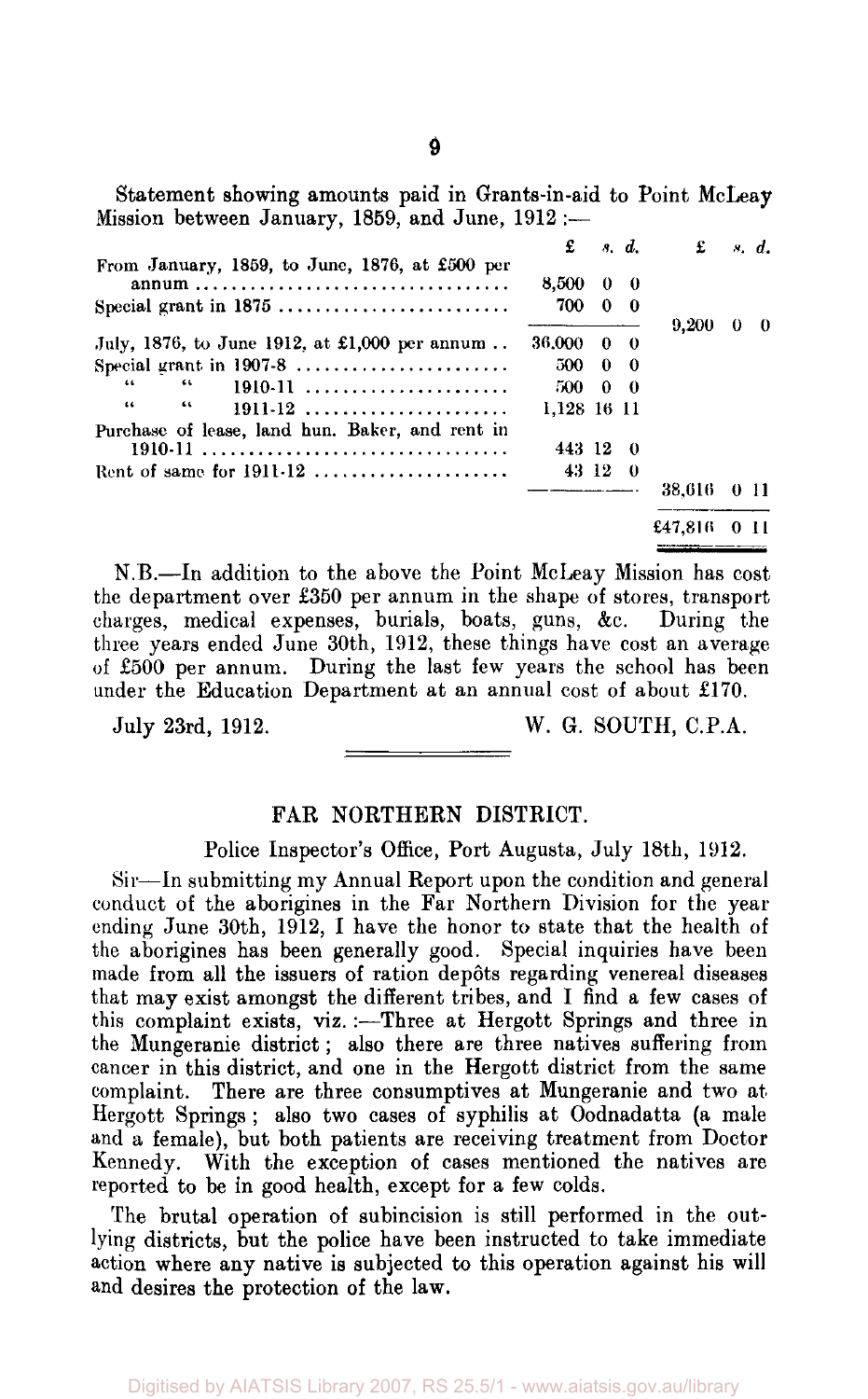The spirit of gambling is reported to be coming very strong amongst the civilised natives, who often spend most of their time in their camps gambling amongst themselves.

The general conduct of the aborigines has been good ; no serious offences have been committed.

Ten persons were convicted for supplying liquor to the aborigines and fined sums varying from 20s. to £7 10s. and costs. It would be of great assistance to the police in keeping down this class of offence if an amendment to the Licensing Act of 1908 could be passed making it punishable for dealers in liquor or colonial wines to have aborigines upon their premises.

The deaths reported for the past year are as follows :—

|                                       | Blacks  11 (Five males and six females, Senile decay,<br>natural causes, consumption, and tetanus) |
|---------------------------------------|----------------------------------------------------------------------------------------------------|
| Half-castes                           | $\theta$<br>11                                                                                     |
| The births reported are as follows :— |                                                                                                    |
| Blacks $2$ (females)<br>Half-castes   | $1$ (male)<br>З                                                                                    |
|                                       |                                                                                                    |

Owing to the season being so dry, and natural food being so scarce, most of the natives have been depending largely upon the ration depôts for subsistence.

The natives have received every kindness and attention from the issuers, and have no complaints to make.

Two aborigines, a male and a female, suffering from lunacy, were committed to the Parkside Asylum during the year.

The petty offences committed for the year are as follows :—

| $Total \ldots \ldots \ldots \ldots \ldots \ldots \ldots$ |  |
|----------------------------------------------------------|--|
|                                                          |  |

I have, &c,

THOS. CLODE, Protector.

To the Chief Protector of Aboriginals, Adelaide.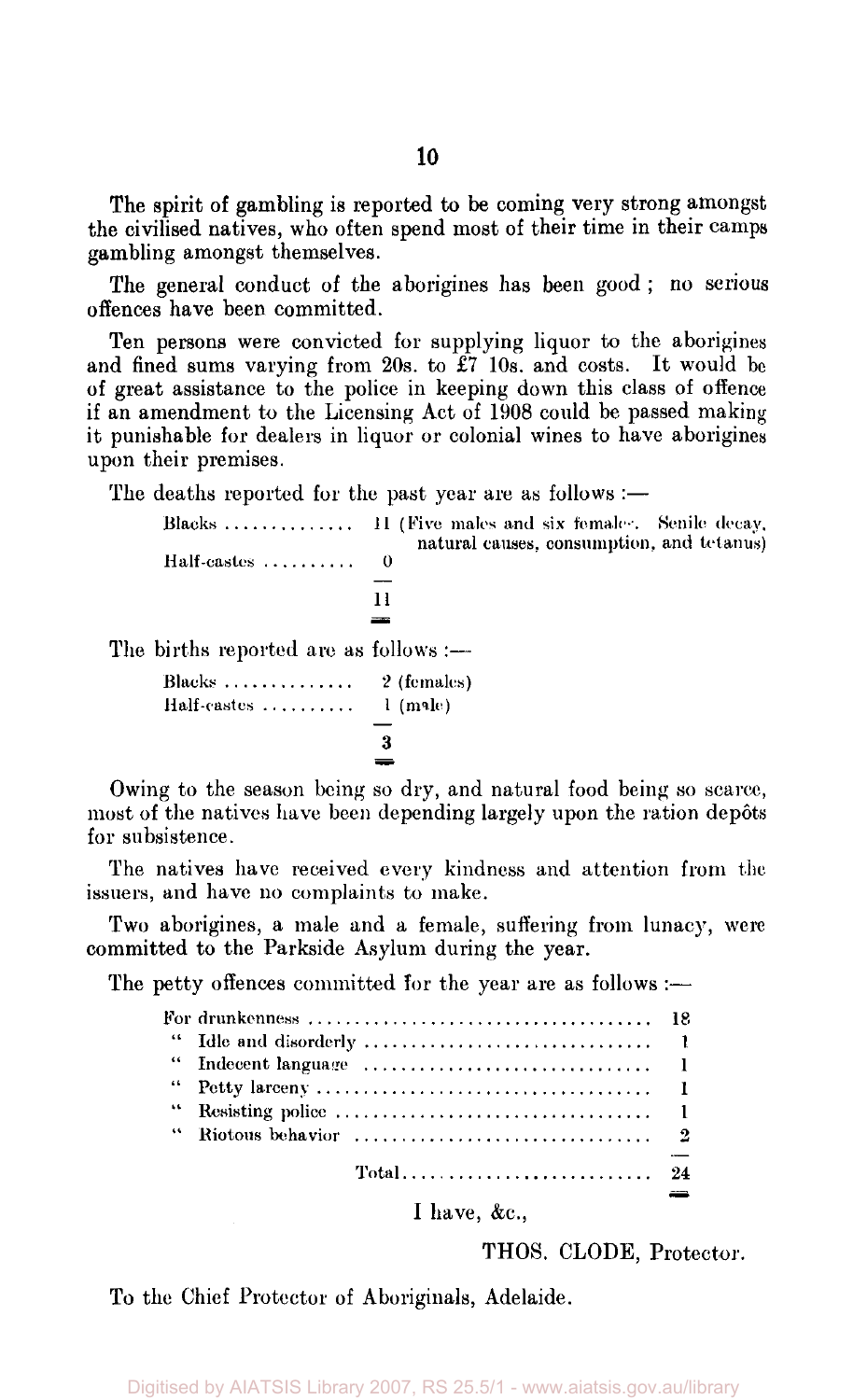#### **POINT** McLEAY MISSION.

Point McLeay, South Australia.

Sir—I have the honor to submit my Annual Report for the year ending June 30th, 1912 :—

The average number of resident natives was 269. There are also about 80 natives who live on the Coorong and on the Murray, who receive rations from this depôt, making a total of 349 natives receiving help from the Mission in various ways.

The health of the natives has been only fair, there having been many serious cases and several cases of paralysis. Some of the old identities have passed away. Peter Campbell, one of the first Christian converts, died during the year from paralysis.

Number of births during the year were—blacks, 6 ; half-castes, 8; total, 14; and deaths—blacks, 10 ; half-castes, 6 ; total, 16. Marriages, 7.

A crop of hay was cultivated on the share system with a settler, about 100 acres. This did not supply us with quite sufficient hay for our needs.

Our stock consists of 800 sheep (last year 1,600), 133 horned cattle (last year 155), 17 horses (last year 17).

We **have** had a large number of workers here during the year and it has been difficult to find employment for all.

We have placed three girls in good situations, and I am glad to say they are giving satisfaction.

*Improvements.*—The farm manager's house has been re-built, a skin shed erected, and a new well sunk, with a good supply of water. The prickly pear and boxthorn hedges have been partially trimmed.

The State school, under Mr. Francis, continues to do good work. The school was examined by the late Inspector Sullivan : 36 children on the roll, 29 examined, 26 promoted. The school gained over 80 per cent., and was classified as " very good." At present there are 39 natives and 5 white children, total 44. The 1912 exam, should take place in August. The same result as last year is not expected, owing, first to the teacher's illness and consequent absence from duty ; secondly because of the large influx of new children during the last six months.

The church meetings and services have been well-sustained.

We have been again assisted by the kindly advice of the Chief Protector at his various visits during the year.

The blankets, rations, stores, and medicines have been regularly supplied by the department, and are of good quality.

#### **DAVID ROPER, Superintendent.**

**To the Chief Protector of Aboriginals, Adelaide.**